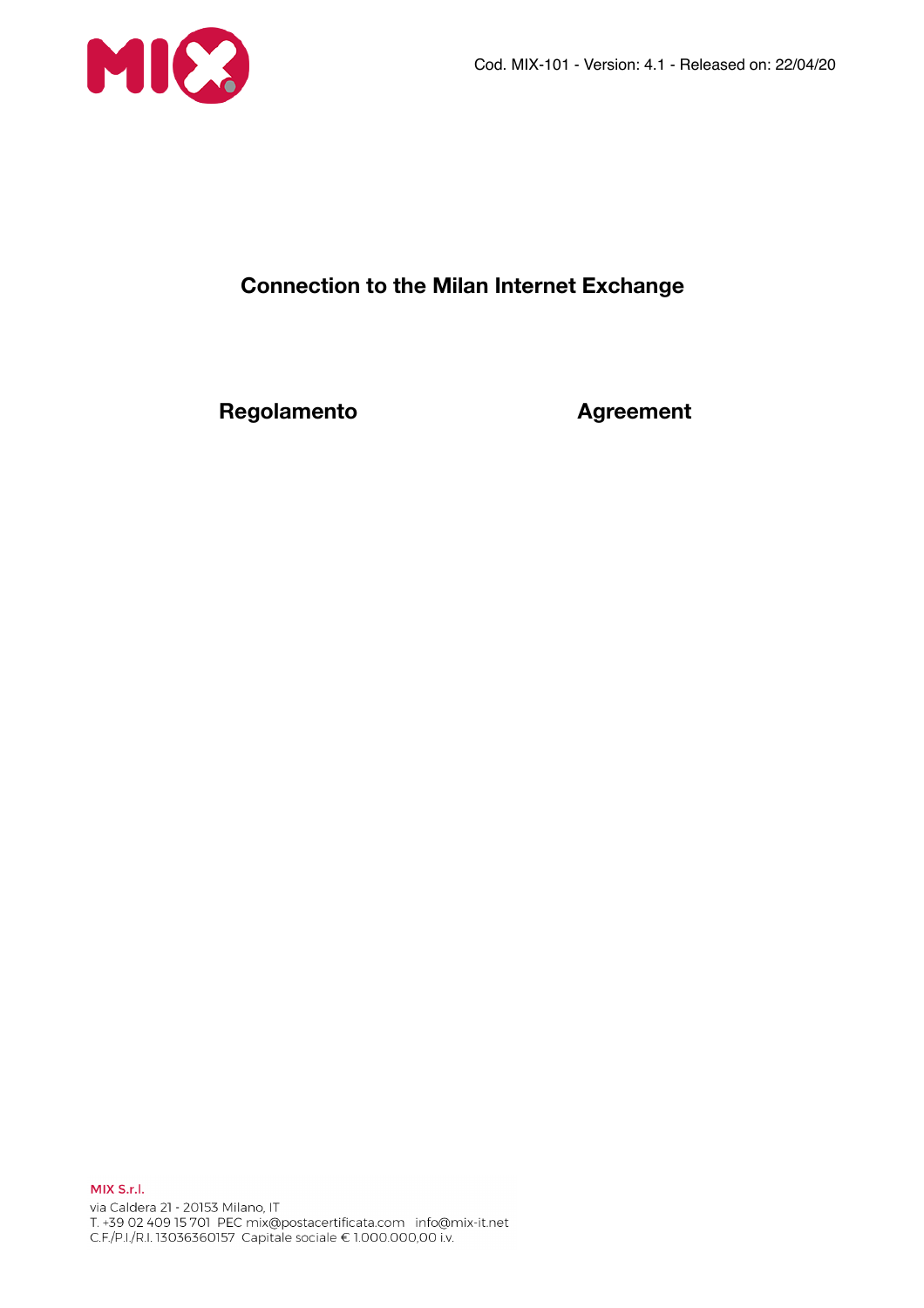

# **Condizioni Generali General Conditions**

Accordo - Il presente Documento ed i suoi Allegati **Agreement – This Document and its Annexes** 

Afferente di MIX - Una persona giuridica che avendone i prerequisiti è stato autorizzato da MIX al collegamento alla LAN di peering del MIX.

Listino Prezzi - Listino di MIX delle porte e loro frazioni e in generale dei servizi erogati da MIX, pubblicato sul sito web di MIX all'indirizzo <http://www.mix-it.net> che è qui formalmente richiamato e forma parte integrante del presente Accordo.

Operatore Internet o Operatore - Persona giuridica che offre servizi internet o per il tramite di Internet.

PFC - Posta Flettronica Certificata Pecca Certification PEC - Certified Electronic Mail

**PoP di MIX** - Punto di Presenza di MIX. MIX **MIX PoP – MIX Point of Presence** 

Servizio Base - Il servizio di interconnessione della dorsale di un Afferente al Milan Internet Exchange allo scopo di realizzare peering pubblici e/o privati.

Servizi Aggiuntivi - I servizi offerti da MIX ai propri Afferenti, su richiesta di questi ultimi, in aggiunta al Servizio Base.

Virtual Rate Limit o VRL - Taglio virtuale delle porte di peering a velocità inferiore della loro capacità nominale.

### **Art. 2 - Allegati e documentazione di riferimento Art. 2 - Annexes and relevant documents**

1. I seguenti documenti allegati costituiscono parte integrante dell'Accordo:

- Allegato A Modulo di adesione (Ref. MIX-104)
- Allegato B Specifiche tecniche per la connessione alla LAN di peering (Ref. MIX-202)

2.Documenti di riferimento citati nell'Accordo:

- Specifiche tecniche per l'interconnessione al MIX ( MIX-302)
- Sistemi di sicurezza (MIX-303)

### **Art. 3 - Premesse Art. 3 - Recitals**

- 1. La società MIX S.r.l. ("MIX") ha costituito il Milan Internet Exchan- 1. MIX S.r.L. ("MIX") has set up the Milan Internet eXchange, a ge, un punto di interconnessione neutrale tra Operatori Internet che offrono i loro servizi in Italia ed all'estero al fine di rendere più efficiente lo scambio di dati IP tra essi.
- 2. MIX ha quale scopo principale lo sviluppo di Internet in Italia favorendo la cooperazione e la comunicazione tra Operatori Internet;
- 3. MIX non è un Operatore Internet né svolge attività di fornitura al pubblico di accesso o contenuti editoriali su Internet.
- 4. Le presenti condizioni generali di Accordo ed i relativi allegati descrivono i requisiti necessari per connettersi al Milan Internet Exchange e le norme che regolano il rapporto tra MIX e gli Operatori Internet connessi al Milan Internet Exchange ("Afferenti") per la fornitura del servizio di peering sulle infrastrutture di MIX ed i relativi costi.

### **Art. 1 - Definizioni ed Interpretazioni Art. 1 - Definitions and Interpretation**

MIX Member – A legal entity with the appropriate requirements who has been authorised by MIX to connect to the MIX peering LAN.

**Price List – MIX price list for ports and their fractions and more in** general for the services provided by MIX, published on MIX's website at the address <http://www.mix-it.net> which is formally referred to hereunder and forms an integral part of this Agreement.

Internet Operator or Operator - A legal entity providing Internet services or services through Internet.

Basic Service - The service that enables the interconnection of a MIX member to the Milan Internet Exchange in order to realize public and/or private peering.

Additional Services - The services provided by MIX to its Members upon their request, in addition to the Basic Service.

Virtual Rate Limit or VRL - Virtual limit of the peering ports at lower speeds with respect to their nominal capacity .

- 1. The annexes listed below form integral part of the Agreement.
	- Annex A Application form (Ref. MIX-104)
	- Annex B MIX peering LAN connection: technical specifications (Ref. MIX-202)
- 2. Relevant documents mentioned in the Agreement:
	- Interconnection to MIX: technical specifications (MIX-302)
	- Security systems (MIX-303)

- neutral interconnection point among Internet Operators offering their services in Italy and abroad in order to optimise efficiency of IP data exchange among them.
- 2. The main purpose of MIX is to promote the use of the Internet in Italy by facilitating co-operation and communication among Internet Operators;
- 3. MIX is not an Internet Operator and does not provide Internet access services or editorial contents on the Internet to the general public.
- 4. These General Terms and Conditions and the Annexes thereto describe the necessary requirements to connect to the Milan Internet Exchange as well as the rules that govern the relationship between MIX and the Internet Operators connected to the Milan Internet Exchange ("Members") for the provision of the peering service on MIX infrastructures and the related costs.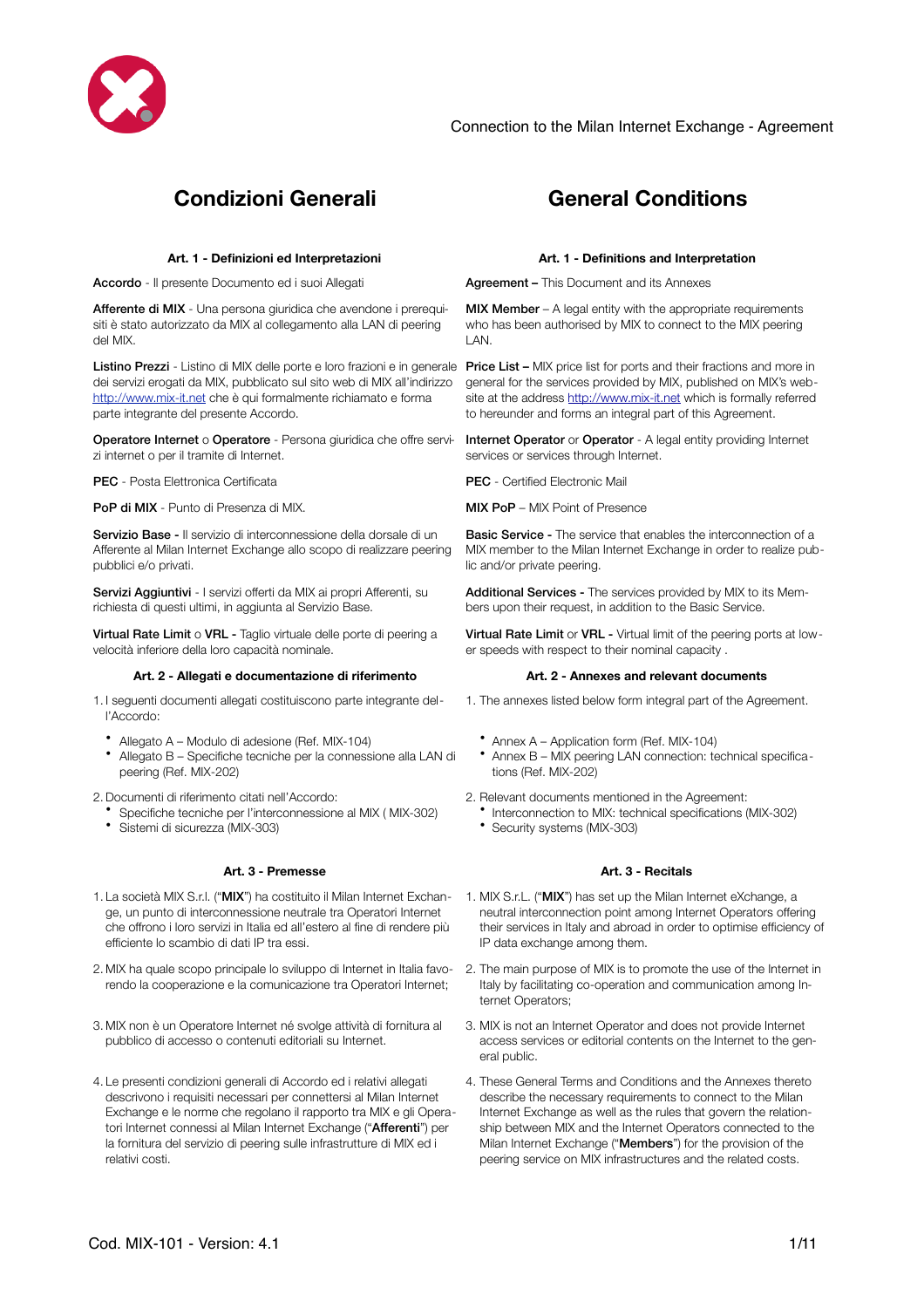

- a. il collegamento alle porte degli switch del Milan Internet Exchange, di tipo e numero come richiesti dall'Afferente;
- b. l'allocazione di 1 (uno) indirizzo IPv4 e di 1 (uno) indirizzo IPv6 appartenenti allo spazio di indirizzi IP pubblici assegnati a MIX per ogni interfaccia fisica o logica delle apparecchiature di peering dell'Afferente collegata alla LAN del Milan Internet Exchange;
- c. l'allocazione di 1 (uno) MAC-Address appartenente al pool di MAC-Address pubblici assegnati a MIX, per ogni interfaccia fisica o logica delle apparecchiature di peering dell'Afferente collegata alla LAN del Milan Internet Exchange;
- d. qualora le apparecchiature di peering dell'Afferente siano installate presso la sede MIX in Via Caldera 21 a Milano, il Servizio Base include anche:
	- l'alloggiamento delle apparecchiature di peering per un'occupazione di spazio fino ad un massimo di 4 (quattro) Rack Units;
	- la predisposizione per la gestione remota degli apparati dell'Afferente (accesso out-of-band);
	- la fornitura dei rack e del precablaggio dai rack agli apparati del Milan Internet Exchange;
	- 2 (due) prese di alimentazione a 220V su barre di alimentazione ridondate;
	- la fornitura elettrica con caratteristiche di continuità come descritto in MIX-303 ("Sistemi di Sicurezza");
	- l'assistenza di primo livello per l'installazione degli apparati e la gestione di eventuali guasti;
- e. qualora le apparecchiature di peering dell'Afferente non siano installate presso la sede MIX in Via Caldera 21 a Milano:
	- la fornitura di 1 (una) unità di spazio rack per l'installazione di cassetti ottici di collegamento;
	- il precablaggio dai suddetti rack agli apparati del Milan Internet Exchange;
- f. l'assistenza di primo livello per problematiche legate al collegamento degli Afferenti sulla LAN di peering del MIX;
- g. la possibilità di accesso alla sala dati di MIX nei tempi e con le modalità stabilite nell'articolo 16 ("Informazioni logistiche") del presente Accordo.
- 2. A fronte della fornitura del Servizio Base da parte di MIX, gli Afferenti dovranno corrispondere a MIX il canone annuo relativo alle porte di collegamento al Milan Internet Exchange, come riportato nel Listino Prezzi e secondo quanto indicato al successivo articolo 11 ("Corrispettivi e modalità di pagamento").
- 3. Le caratteristiche tecniche del Servizio Base sono analiticamente descritte nell'Allegato B ("Specifiche tecniche per la connessione alla LAN di peering") e nel documento MIX-302 ("Specifiche tecniche per l'interconnessione al MIX").

### **Art. 4 - Servizio Base Art. 4 - Basic Service**

- 1. Il Servizio Base include: 1. The Basic Service includes:
	- a. the connection to the switch ports of the Milan Internet Exchange, according to the type and number as requested by the Member;
	- b.the allocation of 1 (one) IPv4 address and 1 (one) IPv6 address belonging to the public IP address space assigned to MIX for each Member's equipment physical or logical interface connected to the LAN of the Milan Internet Exchange;
	- c. the allocation of 1 (one) MAC-Address belonging to the pool of public MAC-Addresses assigned to MIX, for each Member's equipment physical or logical interface connected to the LAN of the Milan Internet Exchange;
	- d. if Members' peering equipment is installed at MIX's premises in Via Caldera 21 in Milan, the Basic Service includes also:
		- the housing of the peering devices for a space occupation up to a maximum of 4 (four) Rack Units;
		- the predisposition for the remote management of Member's equipment (out-of-band access);
		- the provision of the racks and the pre-cabling of racks to the Milan Internet Exchange equipment;
		- 2 (two) 220V outlets on redundant power bars;
		- electricity supply with continuity characteristics as described in MIX-303 ("Security Systems");
		- first-level assistance for the installation of the equipment and possible faults management;
	- e. if Members' peering equipment are not installed at MIX's premises in Via Caldera 21 in Milan:
		- the provision of 1 (one) unit of rack space for the installation of connection optical boxes;
		- the pre-cabling from these racks to the equipment of the Milan Internet Exchange;
	- f. first-level assistance for matters related to Members connection on the MIX peering LAN;
	- g. the possibility to access the MIX data center with the modalities indicated in the article 16 (" Logistic Information") of this Agreement.
	- 2. To make use of the the Basic Service, Members will have to pay to MIX the annual fee relating to ports connected to the Milan Internet Exchange equipment, as indicated in the Price List and detailed in the article 11 ("Compensations and Payment Terms") of this Agreement.
	- 3. The technical details of the Basic Service are described in detail in Annex B ("Technical Specifications for the Connection to the Milan Internet Exchange") and in the document MIX-302 ("Interconnection to MIX: technical specifications").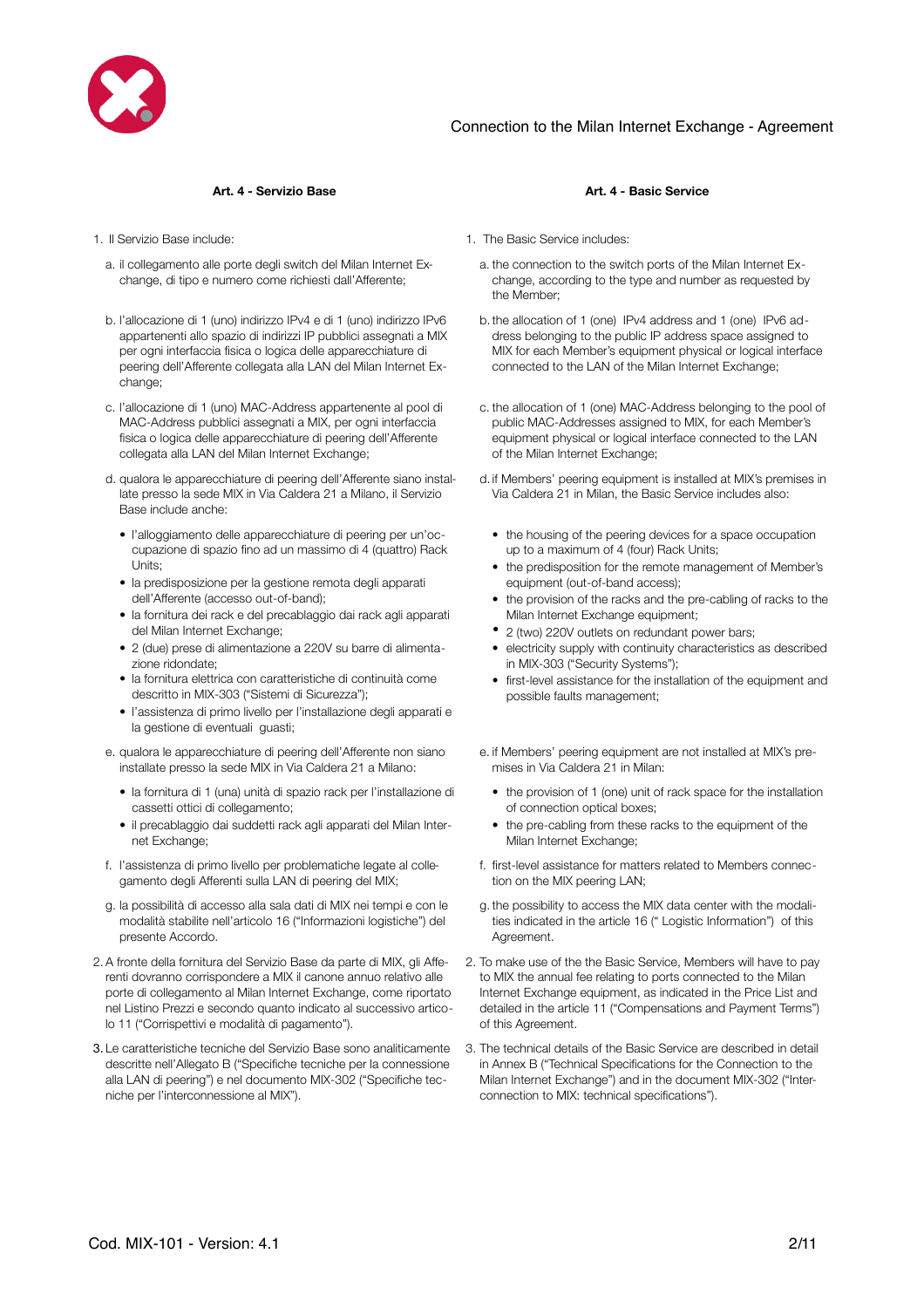

- - a. la richiesta di ulteriori risorse fisiche rispetto a quanto incluso nel Servizio Base (spazio aggiuntivo, ulteriori prese di alimentazione, tipologia di rack, etc.);
	- b. l'abilitazione di VLAN private;
	- c. l'abilitazione di Closed User Group
	- d. la realizzazione di connessioni back-to-back;
	- e. l'interconnessione ad apparati trasmissivi di altri Operatori presenti nella sala dati del Milan Internet Exchange.
- 2. I Servizi Aggiuntivi sono quotati a parte e devono essere esplicitamente richiesti inviando una mail all'indirizzo sales@mix-it.net.

### **Art. 6 - Requisiti per connettersi al MIX Art. 6 - Requirements to connect to MIX**

Possono fare richiesta di collegamento al Milan Internet Exchange, previa accettazione e sottoscrizione del presente Accordo, esclusivamente quegli Operatori Internet che soddisfino i seguenti requisiti:

- a. essere in possesso delle necessarie autorizzazioni di legge per la fornitura dei servizi erogati, incluse, in via esemplificativa ma non esaustiva, le eventuali autorizzazioni generali per la fornitura di reti e/o servizi di comunicazione elettronica;
- b. avere una propria connessione alla rete Internet che sia indipendente ed autonoma rispetto alla connessione con il Milan Internet Exchange e le sale del MIX;
- c. disporre di proprio numero di Autonomous System (AS) pubblico rilasciato da uno dei registri riconosciuti (AFRINIC, APNIC, ARIN, LACNIC, RIPE-NCC, etc.).

MIX consente la connessione al Milan Internet Exchange ad un Operatore che ne abbia fatto richiesta, secondo quanto regolamentato nell'Accordo e nei suoi Allegati ed in particolare alle seguenti condizioni:

- 1. che l'Operatore soddisfi i prerequisiti necessari per il collegamento alla LAN di peering del MIX come descritti all'articolo 6 "Requisiti per connettersi al MIX" che precede;
- 2. ottemperanza di tutti gli obblighi che l'Operatore si assume con la 2. compliance with all the obligations that the Member undertakes sottoscrizione dell'Accordo;
- 3. siano salve le garanzie di solvibilità dell'Operatore previste dalle pratiche commerciali generalmente applicate;
- 4. e comunque soggetta ad insindacabile approvazione del Consiglio di Amministrazione di MIX.

- 1. L'Afferente utilizzerà la propria connessione al Milan Internet Exchange esclusivamente per le finalità del Servizio Base e degli eventuali Servizi Aggiuntivi richiesti.
- 2. I peering sono realizzati di norma sulla VLAN di peering pubblico del Milan Internet Exchange. I peering privati possono anche essere abilitati da MIX su richiesta dell'Afferente tramite VLAN dedicate e/o connessioni dedicate (Servizi Aggiuntivi).
- 3. La realizzazione dei peering, sia privati che pubblici, avviene sulla base dei necessari accordi bilaterali tra gli Afferenti.

### **Art. 5 - Servizi Aggiuntivi Art. 5 - Additional Services**

- 1. I Servizi Aggiuntivi comprendono: 1. The Additional Services include:
	- a. the request for additional physical resources than those allowed per the Basic Service (additional space, additional power outlets, type of racks, etc.);
	- b.the enabling of private VLANs;
	- c. the enabling of Closed User Groups;
	- d.the set-up of back-to-back connections;
	- e. the interconnection to transmission equipment of other Operators located in the Milan Internet Exchange data centre.
	- 2. The Additional Services are quoted separately and must be explicitly requested by sending email to the address sales@mixit.net.

Only Internet Operators meeting the following requirements can require the connection to the Milan Internet Exchange, subject to prior acceptance and execution of this Agreement:

- a. to hold the necessary regulatory approvals for the provision of the relevant Services, including, but not limited to, any general authorization for the provision of networks and/or electronic communication services;
- b.to have their own Internet connection that is autonomous and independent from the connection to the Milan Internet Exchange and MIX data centre;
- c. to have their own public Autonomous System (AS) number issued by an authorized registry (AFRINIC, APNIC, ARIN, LACNIC, RIPE-NCC, etc.).

### **Art. 7 - Condizioni Art. 7 - Conditions**

MIX allows to an Operator the connection to the Milan Internet Exchange in accordance with the rules set forth in the Agreement and its Annexes and in particular with the following conditions:

- 1. that the Operator meets the necessary requirements for connection to the MIX peering LAN as described in the article 6 above ("Requirements to connect to MIX");
- when signing the Agreement;
- 3. that the Member's solvency guarantees required by generally applied business practices are still valid;
- 4. and subject to approval at the discretion of MIX's Board of Directors.

### **Art. 8 - Uso e limitazioni Art. 8 - Use and limitations**

- 1. The Member will use the connection to the Milan Internet Exchange exclusively for the purpose of make use of the Basic Service and/or of any Additional Services (if requested).
- 2. The peering is usually realized on the public peering VLAN of the Milan Internet Exchange. Private peering can also be enabled by MIX upon a Member's request through dedicated VLANs and/ or dedicated connections (Additional Services).
- 3. Peering relations, both private and public, are based on the necessary bilateral agreements between Members.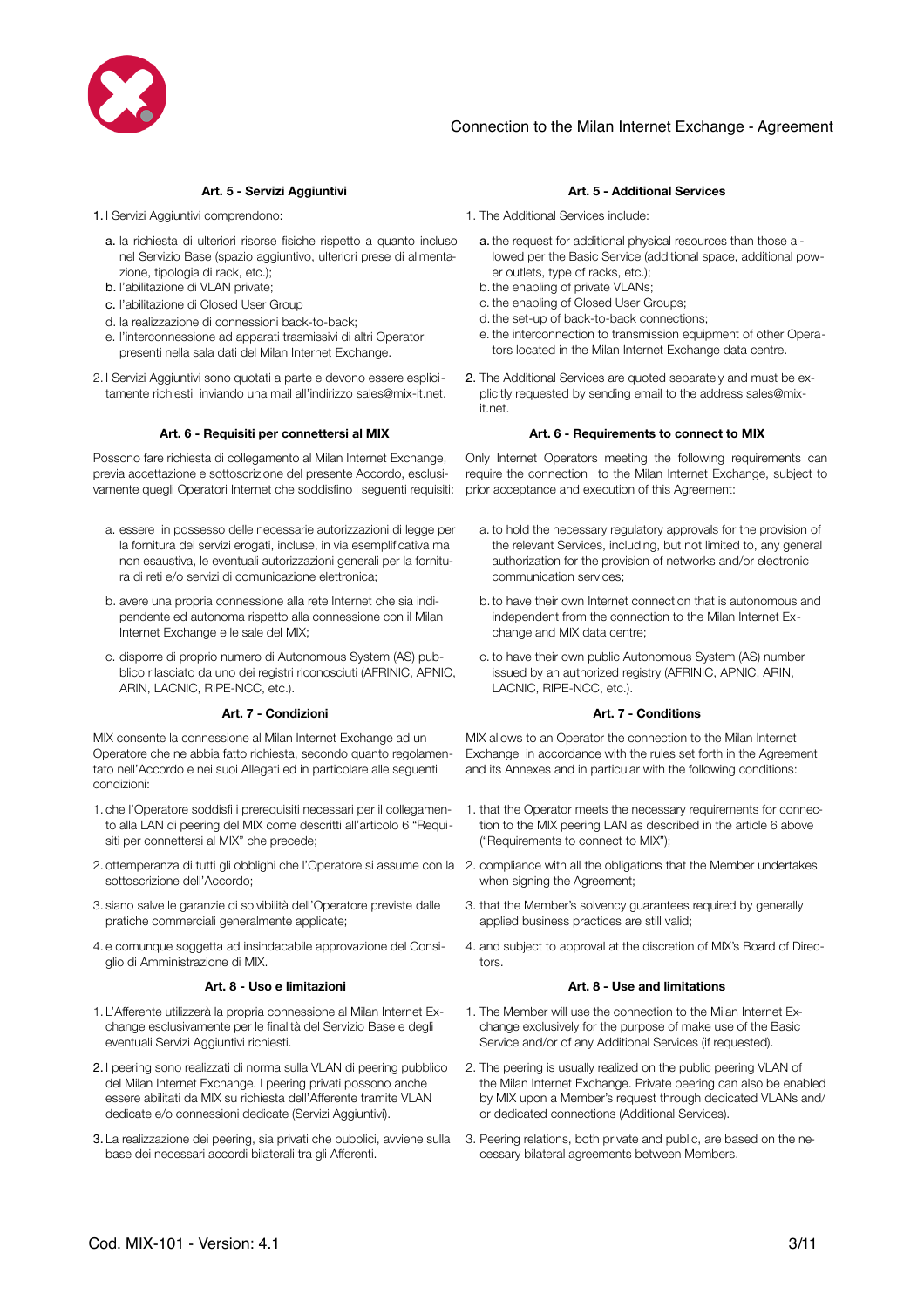

- 4. MIX non è coinvolta in alcun modo negli eventuali accordi bilaterali di peering tra gli Afferenti e, pertanto, non sarà in alcun modo vincolata da alcuna previsione ivi contenuta.
- 5. L'Afferente non può consentire a terzi di usufruire della propria connessione al Milan Internet Exchange né di alcuna altra infrastruttura e servizio di MIX senza preventivo consenso scritto di MIX.
- 6. La connessione al Milan Internet Exchange non è cedibile a terzi senza il consenso scritto di MIX.
- 7. MIX non è obbligata ad attivare o a mantenere attiva la connessione al Milan Internet Exchange qualora:
	- l'Afferente non proceda al pagamento della quota di adesione annuale o dei canoni annuali per la fruizione del Servizio Base e/o dei Servizi Aggiuntivi secondo le tempistiche e modalità descritte nel Listino Prezzi;
	- l'Afferente non sia più in possesso dei requisiti di cui all'articolo 6 "Requisiti per connettersi al MIX" che precede.
- 8. L'Afferente si obbliga a non utilizzare meccanismi di routing differenti da BGP4.

- 1. Gli effetti del presente Accordo decorrono dalla data di perfezionamento della procedura di accettazione descritta nell'articolo 13 "Procedura di adesione ed accettazione" ed avranno durata annuale. Alla scadenza, il presente Accordo si rinnoverà tacitamente per ulteriori periodi di un anno ciascuno, salvo che una delle parti non comunichi all'altra parte la propria intenzione di recedere dall'Accordo a mezzo di lettera raccomandata A/R o PEC da inviarsi con almeno 60 (sessanta) giorni di preavviso.
- 2. Nel caso di variazioni al presente Accordo, inclusi i relativi Allegati, 2. In the event of amendments to this Agreement or its Annexes, MIX comunicherà all'Afferente le modifiche almeno 60 (sessanta) giorni prima della data di entrata in vigore delle modifiche stesse. L'Accordo così modificato si riterrà quindi tacitamente accettato salvo che l'Afferente non comunichi a MIX la propria volontà di recedere dall'Accordo a mezzo di lettera raccomandata A/R o PEC entro 30 (trenta) giorni dalla data di comunicazione di tali modifiche.
- 3. Fatto salvo quanto previsto agli articoli 10.1 e 10.2 che seguono ("Sospensione del Servizio"), l'inadempimento da parte dell'Afferente di qualsiasi obbligo di cui al presente Accordo ne comporterà la risoluzione ai sensi dell'articolo 1453 del codice civile. Inoltre, l'Accordo sarà risolto di diritto ai sensi dell'articolo 1456 del codice civile qualora l'Afferente:
	- manometta gli armadi, le apparecchiature e/o gli impianti di titolarità di MIX e/o di terzi, installati presso le sale dati di MIX e/ o aree riservate a MIX in DC di terzi; e/o
	- utilizzi impropriamente le apparecchiature connesse al Milan Internet Exchange e/o la LAN del Milan Internet Exchange; e/o
	- non saldi la fattura relativa alla quota di adesione annua di cui all'articolo 13.3 che segue ("Procedura di adesione ed accettazione") entro 60 (sessanta) giorni dalla data di accettazione (si veda l'articolo 13.4 che segue).
- 4. La cessazione degli effetti del presente Accordo per qualsiasi ragione, titolo o causa non comporta a carico di MIX alcun obbligo di rimborso del canone e della quota di adesione annui già fatturati da MIX all'Afferente.
- 4. MIX is not involved in any bilateral peering agreement between Members and, therefore, is not bound in any way by any provision contained therein.
- 5. The Member may not allow third parties to use its own connection to the Milan Internet Exchange or any other MIX infrastructure and service without MIX's prior written consent.
- 6. The connection to the Milan Internet Exchange may not be transferred to any third party without the written consent of MIX.
- 7. MIX is under no obligation to activate or to keep any connection to the Milan Internet Exchange if:
	- the Member fails to pay the annual membership fee or the annual fees for the use of the Basic Service and/or Additional Services in accordance with the time schedule and the procedures described in the Price List;
	- the Member no longer meets the requirements detailed in the article 6 above ("Requirements to connect to MIX").
- 8. The Member undertakes not to use routing mechanisms different from BGP4.

### **Art. 9 - Durata e recesso Art. 9 - Duration and Withdrawal**

- 1. This Agreement shall enter into effect on the date of the completion of the acceptance procedure as described in article 13 below ( "Acceptance procedure") and will last one year. Upon expiry, this Agreement shall be tacitly renewed for further one-year periods, unless MIX or the Member notifies the other party its intention to withdraw from the Agreement, via registered letter or certified email with at least 60 (sixty) days advance notice.
- MIX shall provide the Member with notice of the amendments 60 (sixty) days before they enter into force. The Agreement as amended shall be considered tacitly accepted in the absence of cancellation by the Member to be sent to MIX within 30 (thirty) days of the date of notice of the amendments by registered letter with return receipt or certified email.
- 3. Without prejudice to articles 10.1 and 10.2 below ("Suspension of the Service"), the Member's breach of any obligation under this Agreement shall result in the termination of this Agreement pursuant to Article 1453 of the Civil Code. In addition, the Agreement shall be automatically terminated by law pursuant to Article 1456 of the Civil Code if the Member:
	- tampers with the racks, the equipment and/or facilities owned by MIX and/or by third parties installed in the DCs owned and/ or managed by MIX or in areas reserved to MIX within third parties DCs; and/or
	- improperly uses the equipment connected to the Milan Internet Exchange and/or the Milan Internet Exchange LAN; and/or
	- does not pay the invoice related to the annual membership as referred to in the article 13.3 below ("Acceptance procedure") within 60 (sixty) days from the date of acceptance (see article 13.4 below).
- 4. Termination of the effects of this Agreement for any motive, reason or cause shall not require MIX to refund amounts already invoiced to the Member.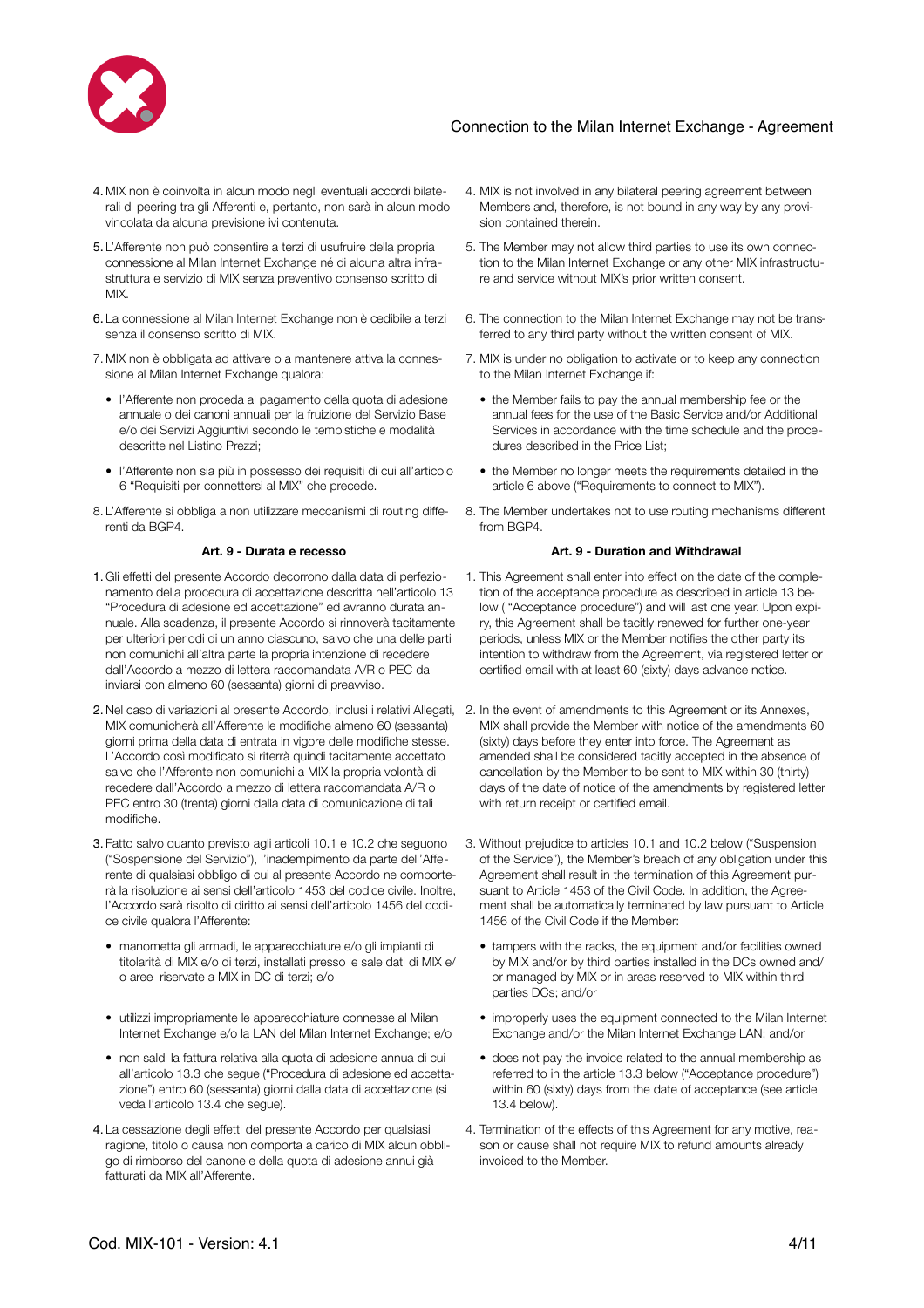

5. In caso di cessazione degli effetti del presente Accordo per qualsiasi ragione, titolo o causa, l'Afferente dovrà ritirare i propri macchinari ed apparecchiature entro 60 (sessanta) giorni dalla data di cessazione dell'Accordo. MIX sarà responsabile della custodia di tali macchinari ed apparecchiature fino al ritiro degli stessi ma, in ogni caso, non oltre i 60 (sessanta) giorni dalla data di cessazione dell'Accordo. In tal caso, ogni onere legato alla custodia di detti macchinari ed apparecchiature da parte di MIX sarà a carico dell'Afferente fino alla data dell'effettivo ritiro dei medesimi.

- 1. MIX può, a propria discrezione, sospendere l'erogazione dei propri servizi all'Afferente inviando un preavviso scritto all'Afferente a mezzo di lettera raccomandata A/R o PEC:
	- a. qualora l'Afferente violasse materialmente i termini del presente Accordo e non sanasse l'inadempimento entro 15 giorni dalla ricezione del preavviso di MIX; o
	- b. qualora l'Afferente accumulasse un ritardo superiore a 30 (trenta) giorni lavorativi nel pagamento di una qualsiasi fattura di MIX relativa ai canoni dei servizi a lui erogati.

Nelle ipotesi di cui ai punti (a) e (b) che precedono, MIX riattiverà i propri servizi non appena l'Afferente avrà sanato il proprio inadempimento o siano venute comunque meno le cause della sospensione, da valutarsi in concreto. Qualora l'inadempimento dovesse invece persistere, MIX potrà risolvere l'Accordo ai sensi dell'articolo 9.3 che precede ("Durata e recesso").

- 2. MIX può altresì sospendere l'erogazione dei propri servizi all'Afferente, inviando un preavviso scritto all'Afferente a mezzo di lettera raccomandata A/R o PEC:
	- a. qualora tale sospensione fosse necessaria per adempiere a norme di legge o ad una richiesta proveniente da un'autorità giudiziaria o da altra autorità pubblica;
	- b. qualora l'Afferente utilizzasse i servizi resi da MIX in violazione dell'articolo 8 che precede ("Uso e limitazioni"); oppure
	- c. qualora MIX ritenesse che l'Afferente utilizzasse i servizi resi da MIX per scopi fraudolenti.

Nelle ipotesi di cui ai punti (a), (b) e (c) che precedono, MIX riattiverà i propri servizi non appena verrà meno la causa della sospensione, da valutarsi in concreto. Qualora l'inadempimento dovesse invece persistere, MIX potrà risolvere l'Accordo ai sensi dell'articolo 9.3 che precede ("Durata e recesso").

- 1. L'Afferente accetta di pagare i canoni relativi alla quota di partecipazione annua e le porte di peering i cui importi sono riportato nel Listino Prezzi e secondo le seguenti modalità:
	- a. la quota di partecipazione annua è fatturata annualmente ad inizio di ogni anno contrattuale, con l'eccezione per il primo anno in cui viene fatturata in rapporto al periodo che va dal momento dell'accettazione al 31 Dicembre dello stesso anno.
	- b. il canone annuo relativo alle porte è fatturato in 4 rate trimestrali. Per il primo anno, il canone è fatturato in rapporto al periodo che va dal momento della resa del servizio alla scadenza del trimestre di competenza (31 Marzo, 30 Giugno, 30 Settembre o 31 Dicembre. Per gli anni successivi la fatturazione è effettuata ad inizio di ogni trimestre.

5. In the event of termination of the effects of this Agreement for any motive, reason or cause, the Member must collect its equipment within 60 (sixty) days of the termination date. MIX shall be responsible for the aforesaid equipment until their collection by the Member and, in any case, for no longer than 60 (sixty) days from termination of the Agreement. In this case, any charges related to the custody of such machinery and equipment by MIX will be charged to the Member until the date of the effective collection of same machinery and equipment.

### **Art. 10 - Sospensione del servizio Art. 10 -Suspension of the Service**

- 1. MIX may, at its own discretion, suspend provision of its services to the Member by sending written notice by registered letter with return receipt or by certified email if the Member:
	- a. materially breaches the terms of this Agreement and does not remedy the default within 15 (fifteen) days of receipt of MIX's notice, or
	- b. if the Member accumulates a delay of more than 30 (thirty) days in payment of any of the MIX's invoices relating the Service.

In the cases referred to points (a) and (b) above, MIX shall reactivate its services to the Member as soon as the Member has remedied its defaults or the reasons for the suspension no longer apply, which should be soundly assessed. If instead the default persists, MIX may automatically terminate the Agreement pursuant to the article 9.3 ("Duration and Termination") above.

- 2. MIX can also suspend the delivery of its services to the Member, by sending written advance notice to the Member by registered letter or certified email:
	- a. if said suspension is required in order to fulfil legal provisions or a request from the Judicial Authority or from another public authority; and/or
	- b. if the Member uses the services placed at its disposal by MIX in breach of the provisions of this Agreement; and/or
	- c. if the Member uses the services placed at its disposal by MIX for fraudulent purposes.

In the cases referred to points (a), (b) and (c) above, MIX shall reactivate its services as soon as the reasons for the suspension no longer apply, which should be soundly assessed. If instead the default persists, MIX may automatically terminate the Agreement pursuant to the article 9.3 ("Duration and Termination") above.

### **Art. 11 - Corrispettivi e termini di pagamento Art. 11 - Compensations and Payment procedures**

- 1. The Member agrees to pay the annual joining fee and the peering ports fees in the amount as set out in the Price List.
	- a. the annual membership fee is invoiced once per year at the beginning of the contractual year; the first year it is invoiced for the period starting with the acceptance date to 31st December of the same year.
	- b.the annual fee related to the peering ports is invoiced quarterly. For the first year, the invoices will cover the period from the time of the delivery of the service to the end of the corresponding quarter (March 31st, June 30th, September 30th, or December 31st); for the following years, the invoices will be issued at the beginning of each quarter.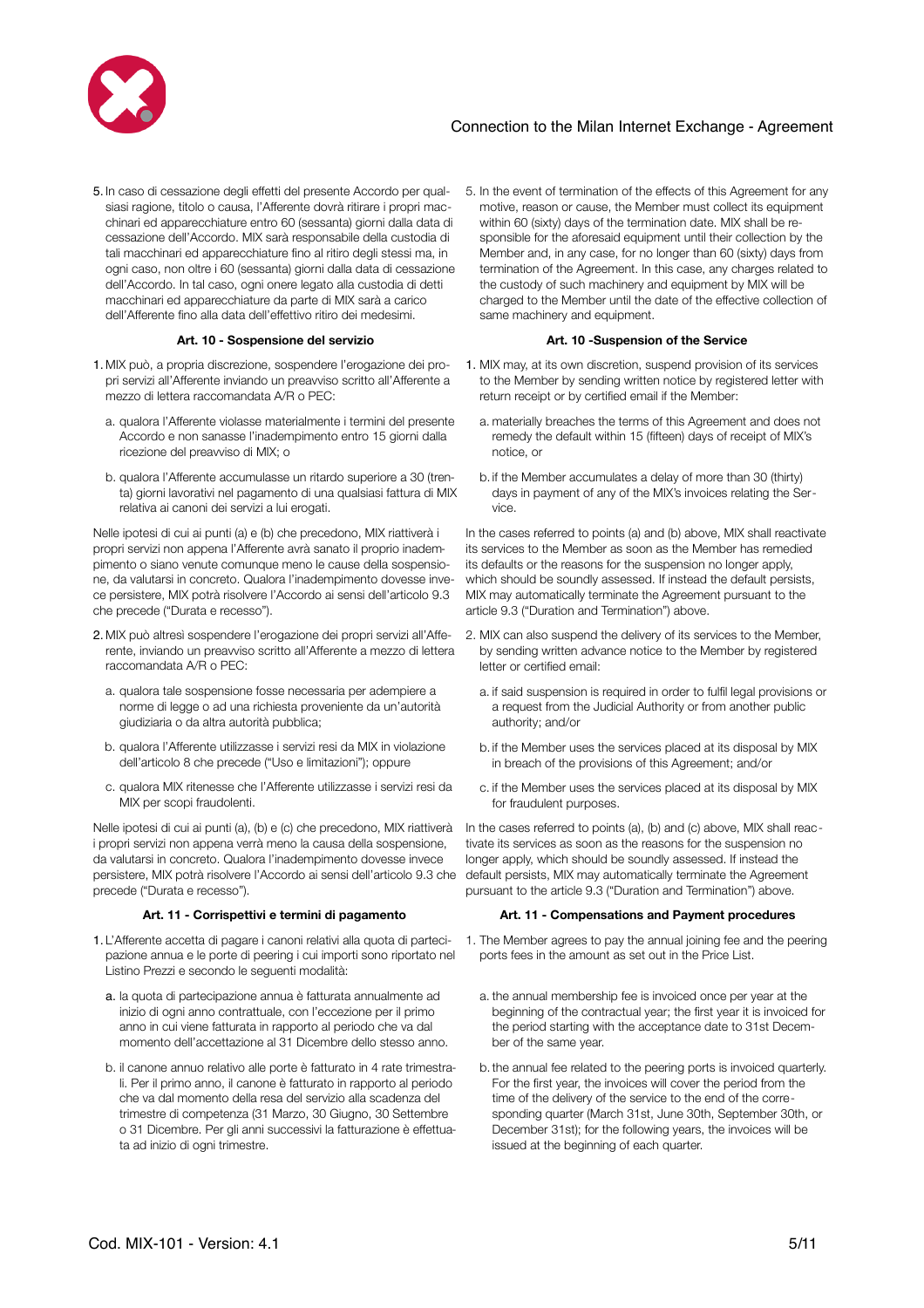

- c. gli adeguamenti del canone annuo per superamento delle soglie del Virtual Rate Limit (frazioni delle porte) sono fatturati in rapporto al periodo che va dal primo giorno del primo mese di superamento alla scadenza del trimestre di competenza e successivamente incorporati nelle rate del canone annuo delle porte.
- 2. Qualsiasi modifica al Listino Prezzi che comporti una diminuzione o una maggiorazione dei canoni, sarà applicata con il seguente criterio:
	- a. laddove la variazione preveda un aumento del canone annuo, la variazione avrà effetto a partire dall'anno di fatturazione successivo a quello in cui tale aumento sia stato comunicato da MIX all'Afferente;
	- b. laddove la variazione preveda una diminuzione del canone annuo, la variazione potrà avere effetto, a discrezione di MIX, (i) in deroga a quanto previsto dall'articolo 9.2 che precede ("Durata e recesso"), a partire dall'anno stesso in cui tale diminuzione sia stata comunicata da MIX all'Afferente, o (ii) a partire dall'anno di fatturazione successivo a quello in cui tale diminuzione sia stata comunicata da MIX all'Afferente.
- - le fatture relative alla quota di partecipazione annua verranno saldate a vista il primo anno, e a 30 giorni negli anni successivi;
	- le fatture relative ai canoni annui delle porte di peering verranno saldate a 30 giorni;
	- le fatture relative ai conguagli per il superamento del VRL (vedi Procedura di Conguaglio al successivo articolo 11.4), verranno saldate a vista;
	- tutte le fatture verranno pagate tramite bonifico bancario utilizzando le coordinate bancarie indicate da MIX.

### Procedura di conquaglio e controlle di conquaglio di controlle di controlle di controlle di controlle di controlle di controlle di controlle di controlle di controlle di controlle di controlle di controlle di controlle di

- 4. MIX monitora su base continuativa l'utilizzo delle frazioni di porta rivendute agli Afferenti (VRL). Su base mensile, MIX analizza i dati acquisiti dal sistema di monitoraggio, eliminando il 10% dei valori di picco, e:
	- a. se l'utilizzo della frazione è inferiore o uguale al valore di VRL, MIX non intraprende alcuna azione correttiva;
	- b. se l'utilizzo delle porte è superiore al VRL:
	- decorso il primo mese di superamento del VLR, MIX invierà ai contatti tecnici dell'Afferente un'email per avvisare che il protrarsi del superamento del VLR comporterà un incremento del VLR da parte di MIX, con il relativo obbligo per l'Afferente di corrispondere a MIX il canone più elevato corrispondente a tale incremento;
	- decorso il secondo mese di superamento del VLR senza che l'utilizzo della frazione sia stato riportato ad un valore inferiore al VLR, MIX incrementerà il VLR al valore immediatamente superiore (o al valore della capacità di porta se non sono previsti VRL superiori intermedi) rispetto a quello rilevato il mese precedente. In conseguenza a tale incremento, MIX invia all'Afferente una fattura di importo pari alla differenza tra il canone pagato ed il canone associato al nuovo VLR ("Fattura di Conguaglio"). La Fattura di Conguaglio sarà relativa al periodo intercorrente tra il primo mese di sovra-utilizzo e la scadenza del trimestre di riferimento;
- c. the adjustments of the annual fee for overcoming of the Virtual Rate Limit (port fractions) are invoiced for the period from the first day of the first month the VRL is exceeded to the end of the corresponding quarter, and afterwards they are included in the peering ports fee.
- 2. Any change to the Price List resulting in a decrease or increase of fees, will be applied according to the following criteria:
	- a. if the change entails an increase in fees, the change shall enter into effect as from the invoicing year after the one in which the Member was informed of the change;
	- b. if the change entails a decrease in fees, the change may enter into effect, as decided by MIX, (i) in derogation from the provisions of the article 9.2 above ("Duration and withdrawal"), as from the same year in which the Member was informed of the change, or (ii) as from the calendar invoicing year after the one in which the Member was informed of the change.
- 3. L'Afferente accetta i seguenti termini di pagamento: 3. The Member agrees on the following terms of payment:
	- the invoices related to the annual joining fee will be paid immediately the first year, and within 30 days the following years;
	- the invoices related to the peering ports annual fee will be paid within 30 days;
	- the invoices related to the adjustments due for the overcoming of the VRL (see the Balance Procedure in the next article 11.4), will be paid immediately;
	- all the invoices will be paid by means of bank transfer using the bank details indicated by MIX.

- 4. MIX continuously monitors the usage of the port fractions resold to Customers (VRL). Every month, MIX analyses the data obtained from the monitoring system, eliminating 10% of the peak values, and:
	- a. if the fraction usage is lower or equal to the VRL value, MIX does not take any corrective action;
	- b. if port usage is higher than the VRL:
	- after the first month of over-usage of the VRL, MIX shall send the Customer's technical contacts an email advising that continued over-usage of the VRL shall cause MIX to increase the VRL and oblige the Customer to pay MIX the higher fee corresponding to said increase;
	- after the second month of over-usage of the VRL, without the fraction usage returning to a value below the VRL, MIX shall increase the VRL to the value immediately higher (or to the port capacity if there are no intermediate VRL values) than the one referring to the previous month. As a result of this increase, MIX shall send the Customer an invoice for an amount equal to the difference between the fee paid and the fee for the new VRL as increased ("Balancing Invoice"). The Balancing Invoice shall refer to the period between the first month of over-usage and the end of the related quarter;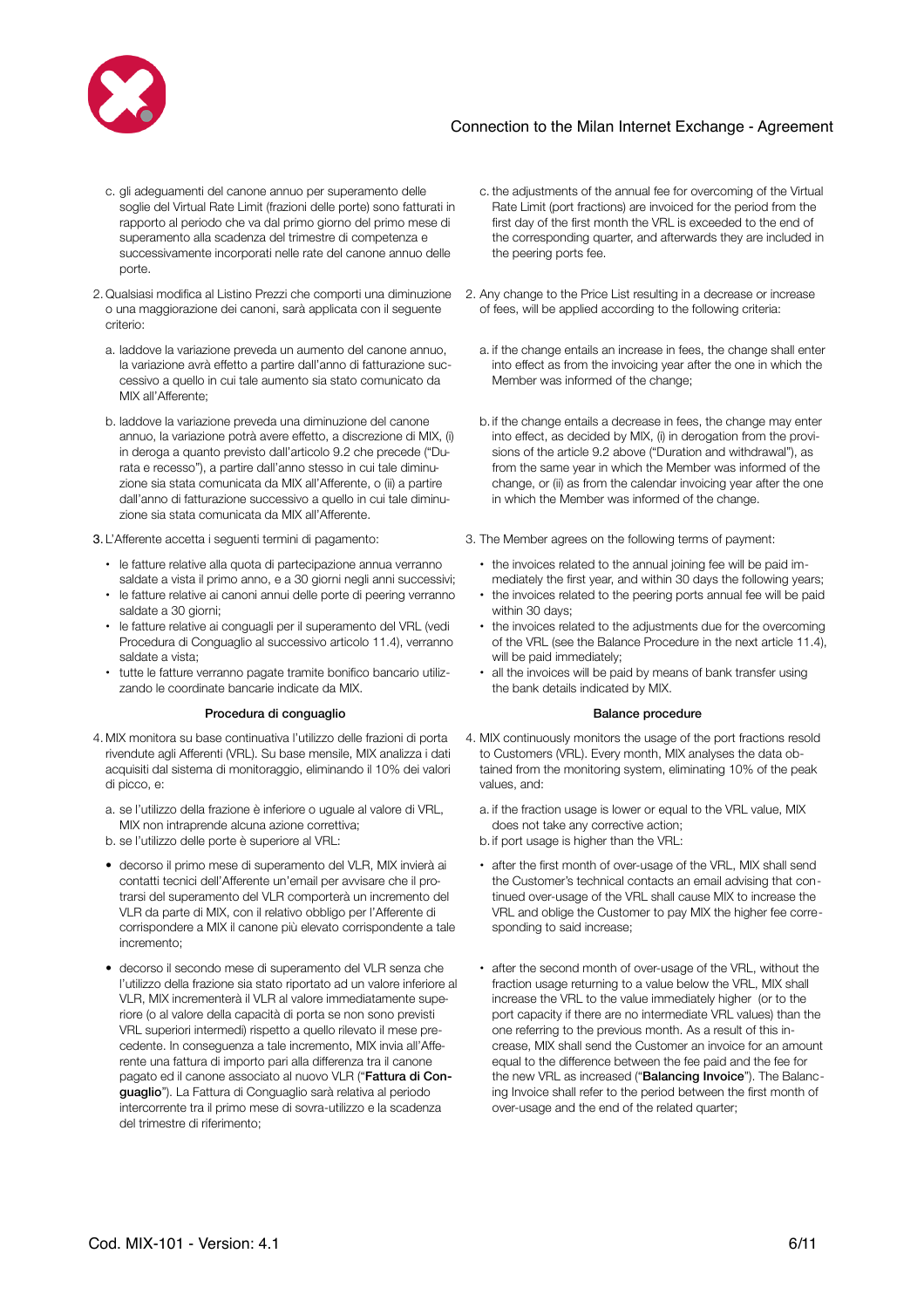

• se durante il secondo mese dal superamento del VLR, l'Afferente riporta il medesimo VLR entro i limiti, MIX non effettuerà alcun incremento del VLR e non invierà alcuna Fattura di Conguaglio all'Afferente.

### **Art. 12 - Clausola di riservatezza Art. 12 – Confidentiality Clause**

- 1. Ciascuna delle parti del presente Accordo si obbliga a non divulgare o rendere in alcun modo disponibili a terzi le informazioni riservate, qualsiasi notizia, documento o informazione concernente direttamente o indirettamente il lavoro svolto, l'organizzazione, l'attività e/o il know-how specifico dell'altra parte di cui per qualsivoglia ragione siano entrati in possesso, fatte salve le notizie o le informazioni che siano o divengano di dominio pubblico, che siano state portate a conoscenza dell'altra parte da un terzo che possa legittimamente rivelarle, o che debbano essere utilizzate dalla parte per tutelare i propri interessi presso l'autorità giudiziaria o le autorità competenti.
- 2. È fatto divieto di duplicare o riprodurre documentazione dell'altra parte, fatte salve le documentazioni necessarie per la fornitura delle prestazioni oggetto dei servizi erogati da MIX.
- 3. Gli obblighi di riservatezza rimarranno in vigore per i tre anni successivi alla data di cessazione del presente Accordo per qualsivoglia ragione o causa.

### **Art. 13 - Procedura di adesione ed accettazione Art. 13 - Joining and Acceptance procedure**

- 1. l'Operatore Internet che intenda connettersi al Milan Internet Exchange dovrà inviare a MIX, via e-mail all'indirizzo [sg@mix-it.net,](mailto:sg@mix-it.net) il "Modulo di adesione" riportato in Allegato A compilato in ogni sua parte e sottoscritto ove indicato, in segno di accettazione del presente Accordo.
- 30 (trenta) giorni dalla ricezione del "Modulo di adesione" comunica al richiedente l'accettazione da parte di MIX della proposta contrattuale.
- 3. Nel caso di accettazione da parte di MIX, MIX invia all'Operatore richiedente la fattura relativa alla quota di adesione annua secondo quanto descritto nel precedente articolo 11 ("Corrispettivi e termini di pagamento").

### **Art. 14 - Procedura di attivazione Art. 14 - Activation procedure**

- 1. MIX invierà all'Afferente mediante posta elettronica, username e password per l'accesso al "Modulo Tecnico" on-line, che il nuovo Afferente dovrà compilare ed inviare a MIX mediante posta elettronica.
- 2. Alla ricezione del Modulo Tecnico, MIX procederà all'assegnazione delle password richieste dall'Afferente mediante il suddetto Modulo Tecnico, dandone avviso all'Afferente via email. Tali password consentiranno all'Afferente l'accesso completo alle pagine web a lui riservate.
- 3. Entro 15 giorni dall'esito della procedura di adesione ed accettazione, il personale tecnico di MIX definirà e si accorderà con l'Afferente per determinare i tempi e le modalità di collegamento degli apparati di peering agli switches del MIX..
- 4. In esito al collegamento degli apparati dell'Afferente al Milan Inter-4. As a result of the connection of the Member's equipment to the net Exchange, MIX invierà all'Afferente regolare fattura relativa al pagamento del canone annuo delle porte di peering, secondo i termini descritti al precedente articolo 11 ("Corrispettivi e termini di pagamento").

• if during the second month of over-usage of the VRL, the Customer brings the VRL back within the limits, MIX shall not increase the VRL and shall not send the Customer any Balancing Invoice.

1. Each of the parties to this Agreement undertakes not to disclose or make available to third parties in any way the confidential information and any news, document or information directly or indirectly concerning the work performed, the organisation, activity and/or specific know-how of the other party which it has come to acquire for any reason, without prejudice to the news or information that is or enters into the public domain, that is brought to the other party's attention by a third party who may legitimately disclose it, or that must be used by the party to protect its interests before the judicial authority or the competent authorities.

2. It is forbidden to copy or reproduce the other party's documentation, excepting the documentation required to perform the activities involved in the Services provided by MIX.

3. The confidentiality obligations shall remain in force for three years after the date of termination of this Agreement for any reason or cause.

- 1. The Internet Operator wishing to connect to the Milan Internet Exchange must send by e-mail to the address [sg@mix-it.net](mailto:sg@mix-it.net) MIX the "Application Form", listed in Annex A, duly filled-in and undersigned where indicated, as proof of acceptance of this Agreement.
- 2. MIX, verificata la sussistenza dei requisiti di cui all'articolo 6, entro 2. MIX, verified that the Operator meets the requirements described in the article 6 above, within 30 (thirty) days from receipt of the "Application Form" shall notify the applicant the acceptance by MIX of the contractual proposal.
	- 3. In case of acceptance of the Member's proposal, MIX will send to the applicant the invoice for the annual joining fee according to the terms of the article 11 above ("Compensations and Payments procedures").

- 1. MIX will send by email to the Member the login information necessary to access the online "Technical Form", that the new Member must fill-in and send to MIX by e-mail.
- 2. Upon receipt of the Technical Form, MIX will allocate the passwords as requested by the Member through the above-mentioned Technical Form, notifying it to the Member via email. These passwords will allow the Member full access to the private web pages reserved to the Member itself.
- 3. Within 15 days from the end of the joining and acceptance procedure, MIX technical staff will define and agree with the Member the times and the technical terms to connect the Member's peering equipment to the MIX switches.
- Milan Internet Exchange, MIX will invoice to the Customer the peering ports annual fee, according to the terms described in the article 11 above ("Compensations and Payments procedures").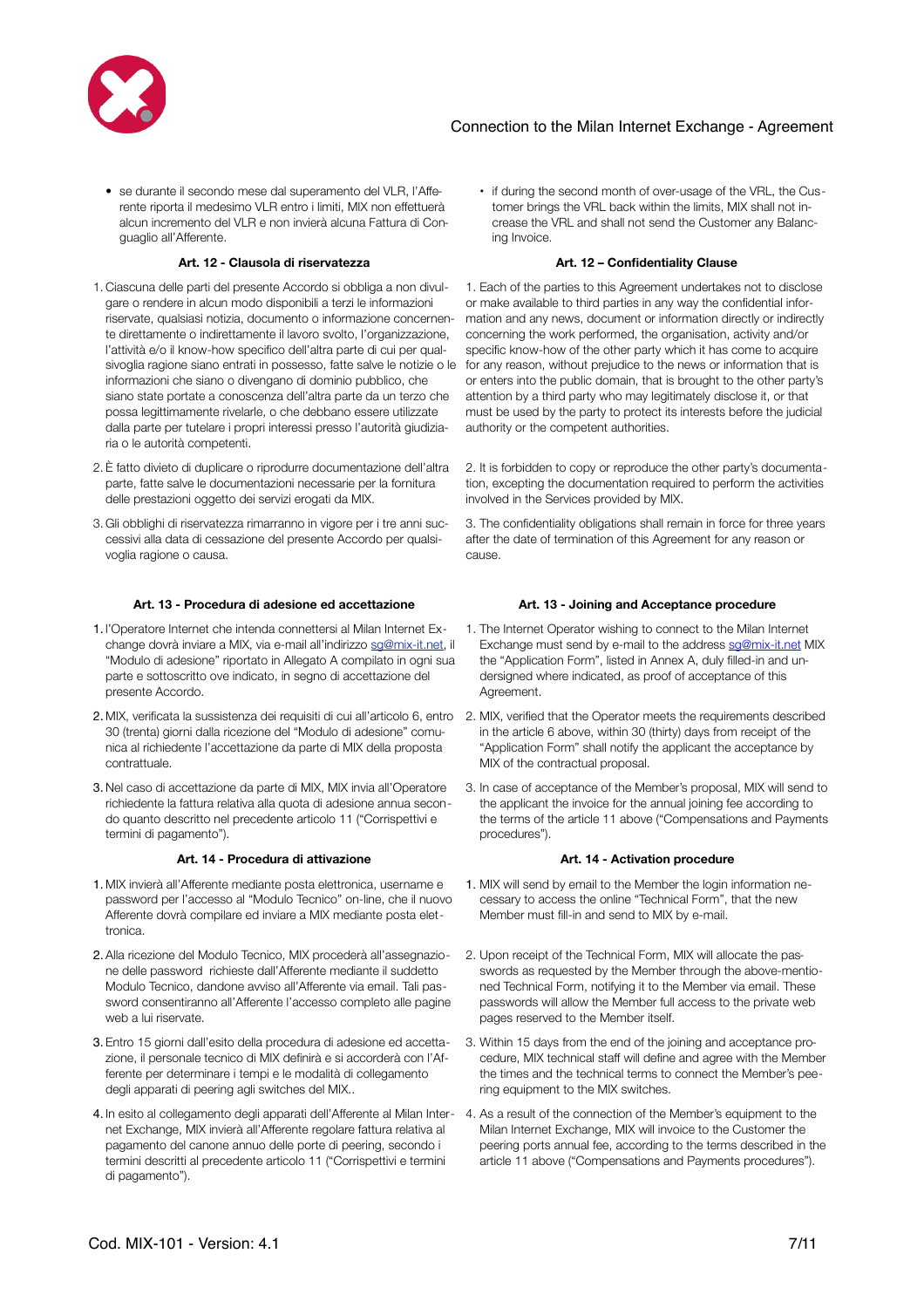

5. MIX inserirà nel proprio database i punti di contatto tecnici ed amministrativi dell'Afferente.

- 1. Entro 90 (novanta) giorni dall'esito della procedura di adesione ed 1. Within 90 (ninety) days from the end of the acceptance proceduaccettazione come definito nell'articolo 13.4 precedente ("Procedura di adesione ed accettazione"), l'Afferente attiverà il collegamento di rete tra la propria sede e gli switch del Milan Internet Exchange.
- 2. L'Afferente annuncerà sulla LAN di MIX solo indirizzi IP pubblici appartenenti al proprio AS o all'AS di propri clienti.
- 3.Relativamente alle proprie apparecchiature di peering, l'Afferente: 3. With regard to its own peering equipment, the Member:
	- a. ne curerà la configurazione, la manutenzione e l'aggiornamento al fine di garantirne il corretto funzionamento sulla rete del Milan Internet Exchange;
	- b. redigerà e manterrà aggiornato un inventario dei propri apparati e dei loro componenti installati nelle sale del MIX e/o nelle aree riservate a MIX in DC di terzi, che condividerà con MIX nella versione di volta in volta aggiornata;
- c. assicurerà i suddetti apparati con adeguata polizza assicurativa contro i rischi da responsabilità civile, furto ed incendio.
- 4. L'Afferente non interverrà in alcun modo su apparati di proprietà di terzi senza preventivo consenso scritto del proprietario di tali apparati.
- 5. MIX si impegna a non alterare le opere di installazione e configurazione eseguite sugli apparati dell'Afferente.
- 6. Qualora l'Afferente avesse necessità di accedere alle sale del MIX per eseguire attività di manutenzione sulle proprie apparecchiature, l'Afferente osserverà le istruzioni in materia di sicurezza delle sale medesime redatte da MIX e dettagliate in MIX-303 ("Sistemi di Sicurezza").
- 7. L'Afferente manterrà sempre aggiornate nel tempo le informazioni fornite a MIX in fase di adesione tramite il "Modulo di Adesione" riportato in Allegato A.
- 8. L'Afferente si obbliga ad aggiornare MIX di volta in volta circa la velocità di accesso del circuito che collega geograficamente la sua dorsale al router di peering sul MIX, già comunicata a MIX dall'Afferente per mezzo del "Modulo di adesione".
- 9. L'Afferente si obbliga a mantenere una velocità di accesso al Milan Internet Exchange entro valori tali da non determinare cosiddetti effetti di "bottleneck" nei confronti di altri Afferenti di MIX.
- 10.L'Afferente fornisce a MIX un numero di telefono ed un indirizzo email accessibili su base 24/7/365.
- 11.Al fine della migliore gestione operativa del Milan Internet Exchange, MIX:
	- a. pubblica e mantiene aggiornate sul proprio sito web, nelle pagine riservate agli Afferenti, tutte le informazioni utili per l'Afferente quali, ad esempio, i nominativi dei contatti tecnici, le liste di posta elettronica, la matrice di peering, le statistiche di traffico e quant'altro fosse ritenuto utile per gli Afferenti;
	- b. informa gli Afferenti circa le date e modalità degli interventi di manutenzione ordinaria e straordinaria, rispettando le seguenti tempistiche di preavviso:

5. MIX will include in its database the technical and administrative points of contact of the Customer.

### **Art. 15 - Obblighi operativi Art. 15 - Operational Obligations**

- re as defined in the article 13.4 above ("Joining and acceptance procedures"), the Member will activate the network connection between its premises and the Milan Internet Exchange switches.
- 2. The Member will announce on the MIX LAN only public IP addresses belonging to its own AS or its customers ASes.
- - a. will take care of its configuration, maintenance and updating in order to ensure the proper functioning on the network of the Milan Internet Exchange;
	- b.will prepare and maintain an inventory of its equipment and its components installed in the DCs owned and/or managed by MIX or in areas reserved to MIX within third parties DCs, which the Member will share with MIX in the then-current version at any given time;
	- c. will cover the above mentioned equipment with adequate insurance policy against risks from civil liability, theft and fire.
- 4. The Member will not intervene in any manner on the equipment owned by third parties without having first obtained the written consent of the owner of such equipment.
- 5. MIX agrees not to alter the works of installation and configuration performed on the equipment of the Member.
- 6. If the Member needs to access to MIX premises and/or areas reserved to MIX within third parties DCs for maintenance activities on its equipment, the Member will comply with any security instructions given by MIX and detailed in MIX-303 ("Security Systems").
- 7. The Member will always keep up-to-date the information disclosed to MIX through the "Application Form" in Annex A.
- 8. The Member undertakes to keep MIX updated from time to time about the speed of the circuit that geographically connects his backbone to its peering router connected to MIX, already communicated by the Customer to MIX through the "Application Form" in Annex A.
- 9. The Member undertakes to maintain its access to the Milan Internet Exchange within values that do not determine the so-called "bottleneck" effects in relation to other MIX Members.
- 10.The Member provides to MIX a phone number and an email address accessible on a 24/7/365 basis.
- 11.In order to provide a better operational management of the Milan Internet Exchange, MIX:
	- a. publishes and updates on its website, in the Members' dedicated pages, any useful information for Members, such as, for example, the names of the technical contacts, mailing lists, the peering matrix, traffic statistics and everything that is deemed useful for members;
	- b. informs Members of the dates and the arrangements of the scheduled and extraordinary maintenance activities, subject to the following advance notifications: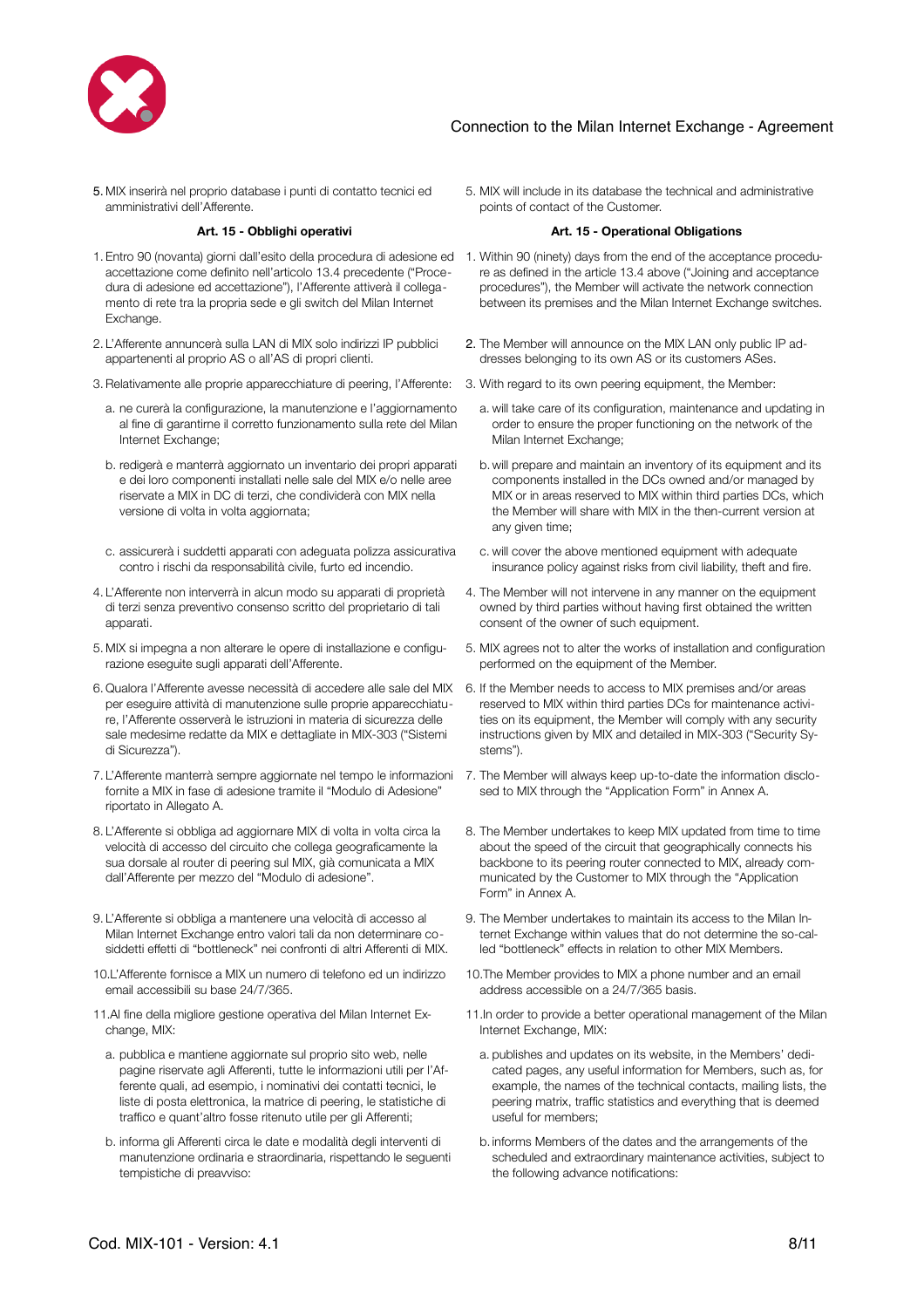

- almeno 15 giorni prima dell'intervento stesso, per gli interventi di manutenzione ordinaria;
- il prima possibile a seconda delle circostanze, per gli interventi di manutenzione straordinaria.

### **Art. 16 - Informazioni logistiche Art. 16 - Logistic information**

- 1. Tutte le comunicazioni tra MIX ed l'Afferente avverranno a mezzo posta elettronica, salvo ove diversamente indicato nel presente Accordo. A tale proposito, le comunicazioni di natura amministrativa dall'Afferente a MIX dovranno essere inviate all'indirizzo [sg@mix-it.net,](mailto:sg@mix-it.net) mentre quelle di natura tecnica dovranno essere inviate all'indirizzo [noc@mix-it.net](mailto:noc@mix-it.net). Le comunicazioni da MIX all'Afferente andranno invece inviate agli indirizzi dei punti di contatto tecnici, amministrativi e/o legali forniti dall'Afferente mediante l'Allegato A.
- 2. L'aggiornamento dei punti di contatto tecnici è effettuato direttamente dall'Afferente all'interno delle pagine web a lui riservate; l'aggiornamento del punto di contatto amministrativo e/o del punto di contatto legale dell'Afferente può essere variato inviando a MIX via email all'indirizzo [sg@mix-it.net](mailto:sg@mix-it.net) una richiesta a firma del legale rappresentante dell'Afferente o persona autorizzata.
- 3. Tutte le comunicazioni tra MIX e l'Afferente sono da ritenersi confidenziali e non devono essere rese note ad alcuna persona fisica o giuridica all'infuori di MIX, fermo restando quanto disposto dall'articolo 12 ("Clausola di riservatezza") del presente Accordo e comunque fatto salvo l'articolo 15.11 ("Obblighi operativi") del presente Accordo.
- 4. L'Afferente deve inoltre comunicare a MIX e mantenere aggiornato un recapito telefonico di emergenza per eventuali guasti e/o malfunzionamenti.
- 5. MIX aggiorna le informazioni che la riguardano mediante pubblicazione sul proprio sito web, http://[www.mix-it.net](http://www.mix-it.net). L'Afferente è tenuto a prendere visione del sito web di MIX su base periodica, così da essere sempre aggiornato circa eventuali modifiche – anche di natura societaria – che possano riguardare MIX.

- 6. L'accesso alla sala dati del Milan Internet Exchange o in aree riservate a MIX presso sale di terzi è consentito solo al personale autorizzato dall'Afferente. A tal fine, l'Afferente deve comunicare in anticipo a MIX di volta in volta i nominativi delle persone che intendono accedere alla sala dati.
- 7. Le modalità di richiesta di accesso alla sala dati del MIX o aree riservate a MIX presso sale di terzi sono le seguenti:
	- a. per interventi di manutenzione ordinaria: l'Afferente dovrà compilare il modulo on-line presente nelle pagine a lui riservate con almeno 3 (tre) giorni di anticipo rispetto alla data dell'intervento, oppure contattare telefonicamente il Network Operation Center (NOC) di MIX al numero +39 02 40915701 o via posta elettronica all'indirizzo [noc@mix-it.net](mailto:noc@mix-it.net) per prendere accordi in merito all'intervento da eseguire;
	- b. per interventi di manutenzione straordinaria (non programmabile anticipatamente) in orari di ufficio: l'Afferente dovrà contattare telefonicamente MIX al numero +39 02 40915701 oppure inviare un messaggio di posta elettronica a [noc@mix-it.net](mailto:noc@mix-it.net) per prendere accordi in merito all'intervento da eseguire;
- at least 15 days prior to the service, for scheduled maintenance;
- as soon as possible according to the circumstances, for extraordinary maintenance.

### Comunicazioni tra MIX e l'Afferente Communication between MIX and the Member

- 1. All communications between MIX and the Member shall be provided by email, unless otherwise stated in this Agreement. In this regard, the communications of an administrative nature from the Member to MIX must be sent to the address sa@mix-it.net, while those of a technical nature must be sent to the address [noc@mix-it.net](mailto:noc@mix-it.net). Communications from MIX to the member shall instead be sent to the addresses of the technical, administrative and/or legal contacts provided by the Member in Annex A.
- 2. The technical contacts shall be directly updated by the Member in the web pages reserved to him; the Member's administrative and/or legal contacts may be updated by sending MIX an email to the address [sg@mix-it.net](mailto:sg@mix-it.net) signed by the Member's legal representative or an authorised person.
- 3. All communications between MIX and the Member shall be considered confidential and must not be disclosed to any person or entity other than MIX, without prejudice to the provisions of Section 12 ("Confidentiality clause") of this Agreement and in any case without prejudice to Section 15.11 ("Operational Obligations") of this Agreement.
- 4. The Member must also communicate to MIX and maintain an emergency telephone number for any possible failure and/or malfunction.
- 5. MIX updates its own information by posting them on its website, http://www.mix-it.net. The Member is required to review MIX's website on a regular basis, so as to be up to date about any changes – even of corporate nature – that can relate to MIX.

### Procedure di accesso ai locali di MIX accesso en accesso procedures to MIX premises

- 6. Access to the Milan Internet Exchange premises and/or areas reserved to MIX within third parties DCs is allowed only to the Member's authorised personnel. At this purpose, the Member must notify in advance to MIX from time to time the names of persons seeking access to the data center.
- 7. The procedures for requesting access to the Milan Internet Exchange areas are as follows:
	- a. for scheduled maintenance: the Member must complete the online form in the Member's dedicated web page at least 3 (three) days in advance of the date of the intervention, or must contact MIX's Network Operation Center (NOC) by telephone on +39 02 40915701 or via e-mail to [noc@mix-it.net](mailto:noc@mix-it.net) in order to agree on the modalities of the intervention;
	- b. for extraordinary maintenance (non-programmable in advance) during office hours: the member must contact MIX by telephone on +39 02 40915701 or by e-mail to [noc@mix-it.net](mailto:noc@mix-it.net) in order to agree on the modalities of the intervention;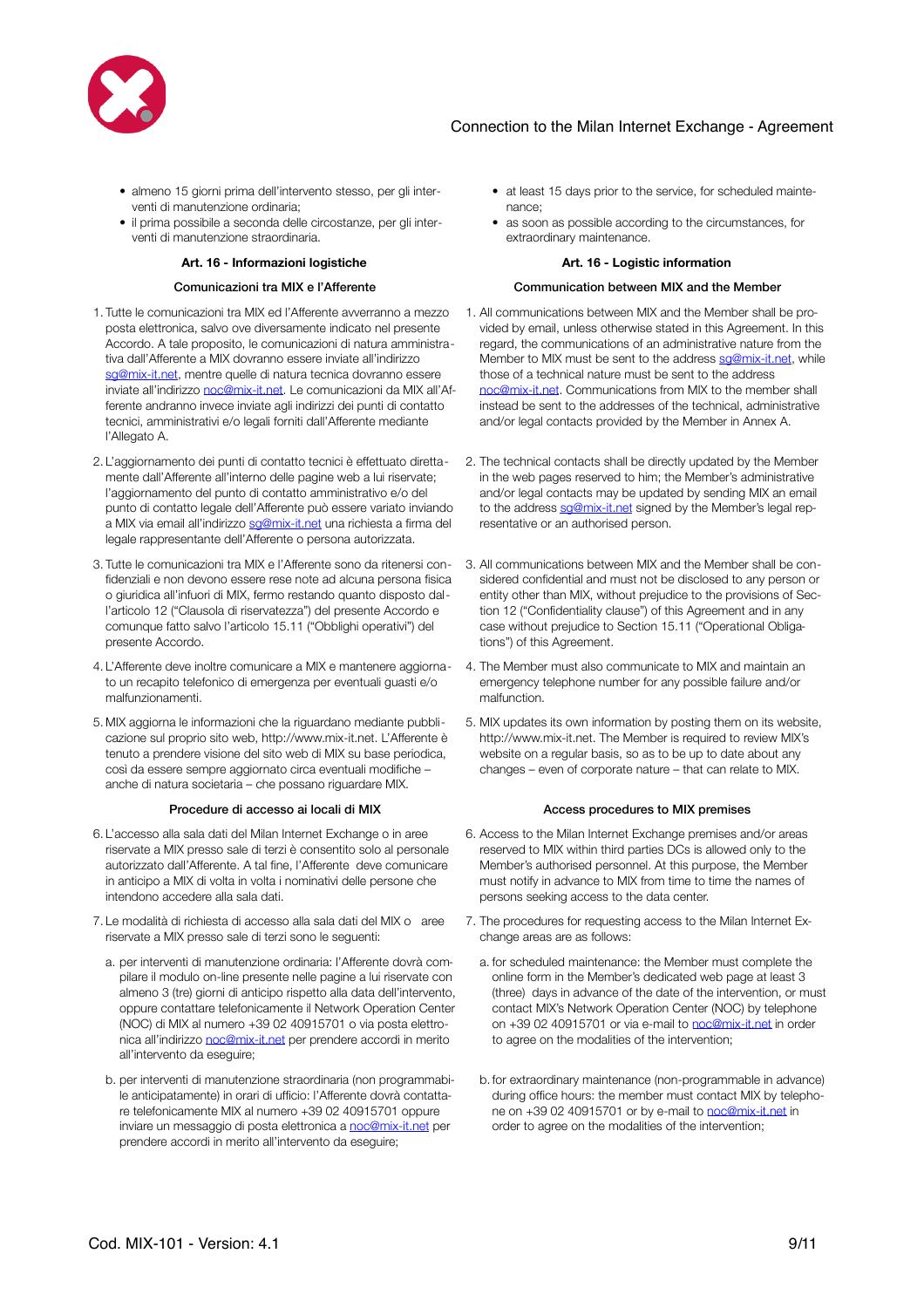

- c. per interventi urgenti di manutenzione straordinaria fuori orario di ufficio: l'Afferente dovrà contattare telefonicamente il tecnico reperibile ai numeri del NOC pubblicato sulle pagine riservate agli Afferenti.
- 8. L'accesso alla sala dati del Milan Internet Exchange da parte del personale autorizzato dall'Afferente è annotato da MIX in ogni circostanza in un apposito registro degli accessi tenuto da MIX.
- 9. In caso di installazione, ritiro o sostituzione di apparecchiature di proprietà dell'Afferente ma site nella sala dati del MIX,l'Afferente, d'accordo con MIX, deve compilare e presentare a MIX un apposito modulo di inventario in cui deve indicare tutte le relative apparecchiature installate, ritirate e/o sostituite.

10.Sono considerati orari di intervento ordinario: dal lunedì al venerdì, dalle ore 8:00 alle ore 20:00 ed esclusi i giorni di festività nazionale ai sensi del diritto italiano;

Sono considerati orari di intervento straordinario: tutti gli altri orari e giorni.

- 11.MIX rende disponibile per gli Afferenti un servizio di helpdesk di tipo H24 (24/7/365) per attività di assistenza inerenti al Servizio Base ed agli eventuali Servizi Aggiuntivi.
- 12.Tutte le attività di installazione di nuovi apparati o comunque attività che non richiedono un'interruzione del servizio reso all'Afferente, devono essere obbligatoriamente svolte durante gli orari di intervento ordinario.

### Accesso alle pagine riservate and the Dedicated web pages **Dedicated web pages**

- ta del sito internet di MIX ad uso esclusivo dell'Afferente medesimo, allo scopo di ottenere e immettere informazioni proprie di natura prevalentemente tecnica e di visualizzare le informazioni immesse dagli altri Afferenti.
- 14.Ciascun Afferente, tramite le opportune password, può accedere 14.Each member, using the appropriate passwords, can access its alle proprie pagine con possibilità di modifica, ed alle pagine di altri Afferenti in modalità di sola lettura.
- 15.L'accesso alle pagine riservate ad un Afferente è gestito da differenti livelli di password, dal livello 1 al livello 9 (il più completo), al fine di offrire a ciascun Afferente la possibilità di differenziare anche al proprio interno l'accesso alle pagine stesse.

Si rimanda alla documentazione presente sul sito web di MIX per la descrizione dettagliata dei livelli di password disponibili e per le loro funzionalità.

### **Art. 17 - Limitazione di responsabilità Art. 17 - Limitation of Liability**

Ad eccezione delle responsabilità che possano nascere in violazione Except with respect to liability arising from either party's violation of a quanto espresso nell'articolo 12 ("Clausola di riservatezza"), nessuna delle due parti sarà in nessun caso ritenuta responsabile per ogni danno indiretto o accidentale e non dipendente dalla propria volontà, compresi la perdita di profitti, ricavi, dati, o costi sostenuti dall'altra parte a seguito di questo Accordo.

### **Art. 18 - Foro competente e legge regolatrice dell'Accordo Art. 18 - Jurisdiction**

Il presente Accordo ed ogni rapporto tra MIX ed l'Afferente sono disciplinati dal diritto italiano. Ogni e qualsiasi controversia che dovesse insorgere fra tra MIX ed l'Afferente in ordine alla interpretazione, esecuzione, efficacia, risoluzione ed in genere in relazione agli accordi di cui al presente Accordo sarà devoluta alla competenza esclusiva del foro di Milano.

- c. for urgent extraordinary maintenance during non-office hours: the Member must contact the available technician by telephone on the NOC numbers as available in the Member's dedicated page.
- 8. Access to the Milan Internet Exchange data room by Member's authorized personnel is in all circumstances recorded in an access register kept by MIX.
- 9. In case of installation, removal or replacement of any equipment owned by the Member but located in the Milan Internet Exchange premises, the Member, upon agreement with MIX, must submit to MIX an inventory form, which must indicate all relevant installed, removed and/or replaced equipment.

### Orari di intervento **Intervention** hours

- 10.Ordinary intervention time: from Monday to Friday, from 8:00 a.m. to 8:00 p.m. excluding public holidays under Italian law;
	- All different times and days from those previously indicated are considered extraordinary intervention time.
- 11.MIX offers to Members a H24 (24/7/365) helpdesk service for support activities relating to the Basic Service and to any Additional Service.
- 12.All new equipment installation activities or other activities that do not require an interruption of the service provided to the Member, must be mandatorily carried out during ordinary operation time.

- 13.Ciascun Afferente ha a disposizione l'accesso ad un'area riserva-13.Each Member has access to a dedicated area of MIX's website for the Member's exclusive use, in order to obtain and enter his information, mainly of technical nature, and in order to view the information entered by other Members.
	- pages (with the possibility to modify them) and other Members' pages (in read-only).
	- 15.Access to Members' dedicated pages is managed under different password levels, from level 1 to level 9 (the most comprehensive), in order to offer to each member the possibility of differentiating different type of access to his dedicated area. Please refer to the documentation available on MIX's website for a detailed description of the available password levels and their features.

the article 12 ("Confidentiality clause"), in no event shall either party be liable for any indirect, incidental, special or consequential damages, including loss of profits, revenues, data, or use, or cost of cover incurred by the other party arising out of this Agreement.

This Agreement and any relationship between MIX and the Member are governed by Italian law. Any dispute that may arise between MIX and the member regarding the interpretation, execution, effectiveness, termination and in general relating to the agreements set forth in this Agreement shall be submitted to the exclusive jurisdiction of the Court of Milan.